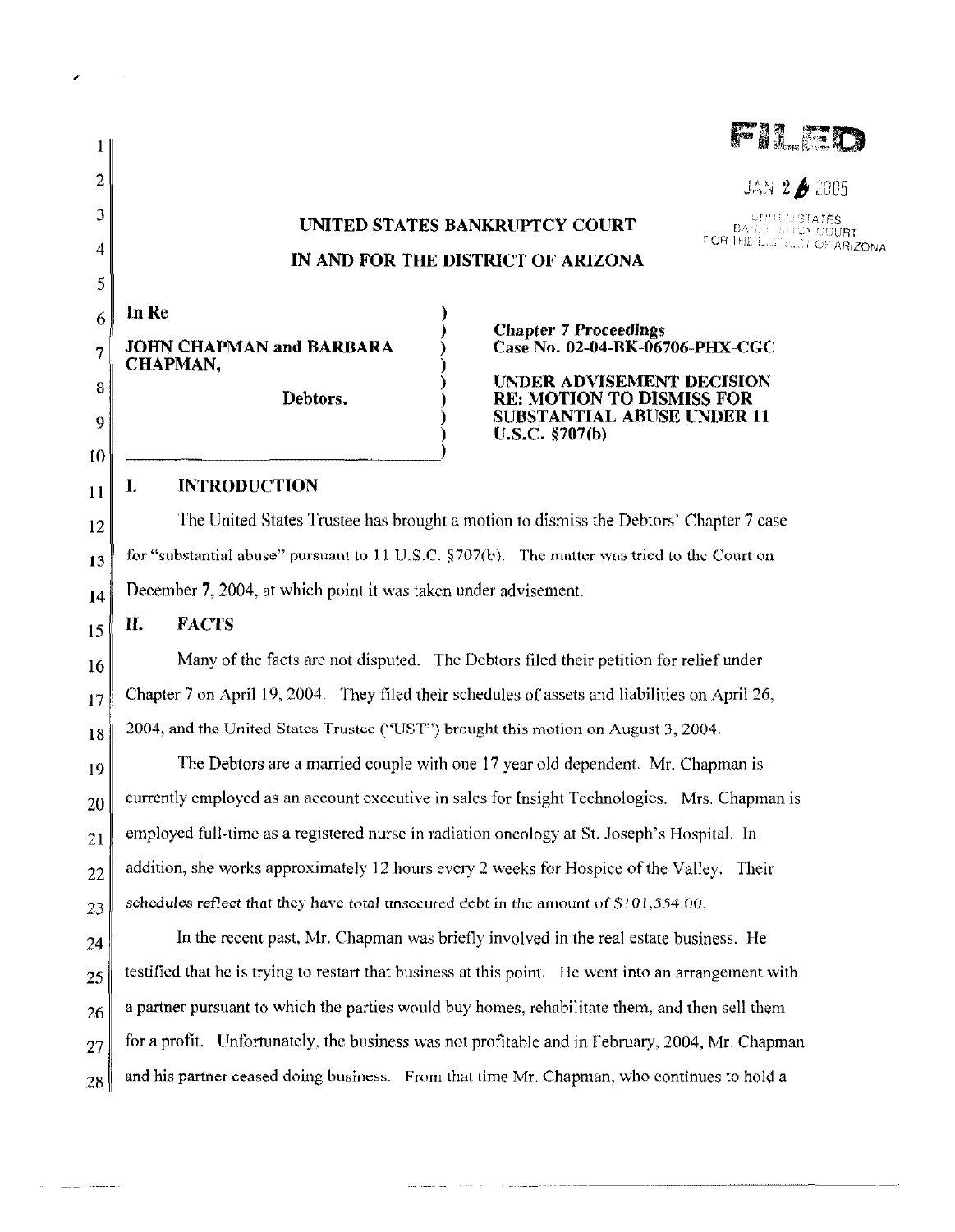1 2 real estate agent's license has had sporadic involvement in the real estate business. He has listed and sold one house for a friend, listed and sold another house for a relative and has one or two 3 vther transactions in the works. He continues to maintain his license and he rents office space 4 for \$50.00 per month.

5 6 7 8  $\mathbf Q$ At the time the Debtors filed their schedules, their combined gross atmual income was \$109,272.00. Their average net monthly income was \$6,269.00. Subsequently, Mrs. Chapman received a raise from St. Joseph's Hospital and began working part time at the Hospice ofthe Valley. As a result of these changes, the Debtors' current combined gross annual income is \$119,971.00 and their current average net monthly income is \$7,369.00.

10 11 12 13 14 15 The Debtors average monthly expenses, with the exception of business expenses that may be related to real estate, certain medical expenses and an amount representing pre-petition income taxes, is  $$4,583.75<sup>1</sup>$  The Debtors claim of \$336.00 a month for medical expenses was originally contested by the UST but at the time of the hearing, that amount was agreed to. Depending upon which income figures and/or expense figures are used, the Debtors could repay between 27% and 90% of their unsecured debt.

#### 16 **III. DISCUSSION**

17 18 19 20 21 22 This case boils down to four issues: whether the Debtor should be allowed to deduct real estate expenses for a business that he no longer operates and from which he derives no income; whether his wife's post-petition raise should be taken into consideration for disposable income purposes; whether the Debtor should be allowed to deduct \$333.00 a month as a necessary expense for repayment of income taxes; and whether the resulting amount that could be repaid under a Chapter 13 is sufficiently "meaningful" to require dismissal.

23

## A. Real Estate Expenses

 $24$  The Debtors' argument is that they should be entitled to deduct expenses related to a real

25

26 27 <sup>1</sup>The Debtors have a pre-petition income tax obligation of approximately \$3,800.00. While their calculation of expenses includes a payment of \$333.00 per month, Mr. Chapman testified that they are not actually making that payment and that they have no agreement with the Internal Revenue Service concerning resolution of this pre-petition tax debt.

28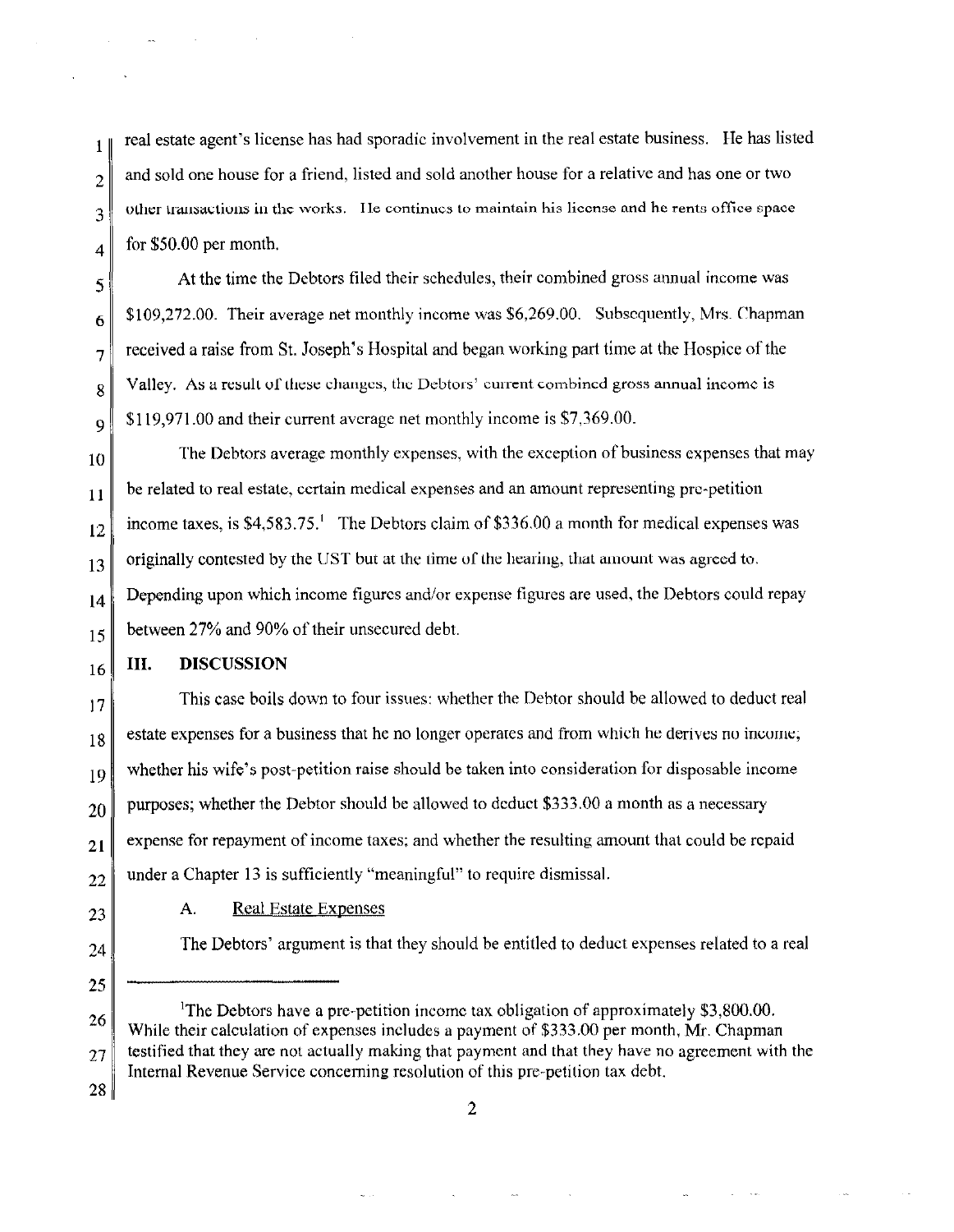**l**  2 j 4 5 6 estate business that they no longer operate and that was never successful. This is unreasonable. Any such expenses could only be considered "reasonable" if they generated income, and, if such income were generated, it would have to be included on the other side of the ledger. The record reflects no income currently being derived. Under these circumstances, there should be no deduction allowed for the expenses beyond a minimum amount. The Court therefore accepts the proposed amount of the United States Trustee of \$113.58 a month.

7

# B. Mrs. Chapman's Raise

8 9 lO 11 12 13 14 15 16 17 The Debtors argue that their income should be judged as of the date of the filing of the schedules. At that time, Mrs. Chapman had not received a raise and had not begun a part-time job. While, on the one hand, there is some attraction in the argument the Debtors should not be punished for generating additional income, the other side of the coin is that the Debtors' true economic circumstances should be assessed. The reality is that Mrs. Chapman did receive a raise and did take on a part-time job. In a Chapter 13, she would be required to file an amended Schedule I to reflect those amounts and her plan payments would be adjusted accordingly. In the same way, for purposes of a Rule 707(b) analysis, it is necessary to determine the true financial condition of the Debtors. Under these circumstances, the raise and the part-time job should be taken into account.

18

# C. The Income Tax Deduction

19 20 21 22 23 24 Debtors seek a deduction of \$333.00 a month to amortize a pre-petition tax obligation of approximately \$3,800.00. However, they admit that they are not actually paying such amount and they have no agreement with the Internal Revenue Service for the payment of such an amount. Rather than an ongoing expense for Chapter 13 purposes, this should be treated as a claim in the Chapter 13 and would be paid in accordance with applicable priorities. Therefore, it is incorrect to deduct the \$333.00 a month as an expense.

25

26

27

28

### D. Is There a Meaningful Repayment?

.<br>Andre de la componentation de la componentation de la componentation de la componentation de la componentation

.<br>Waxaa iyo waxaa iyo waxa

If the Debtors were to succeed on each of the three above issues, then they argue that they have no disposable income that could be diverted towards a Chapter 13 plan. However, given

3